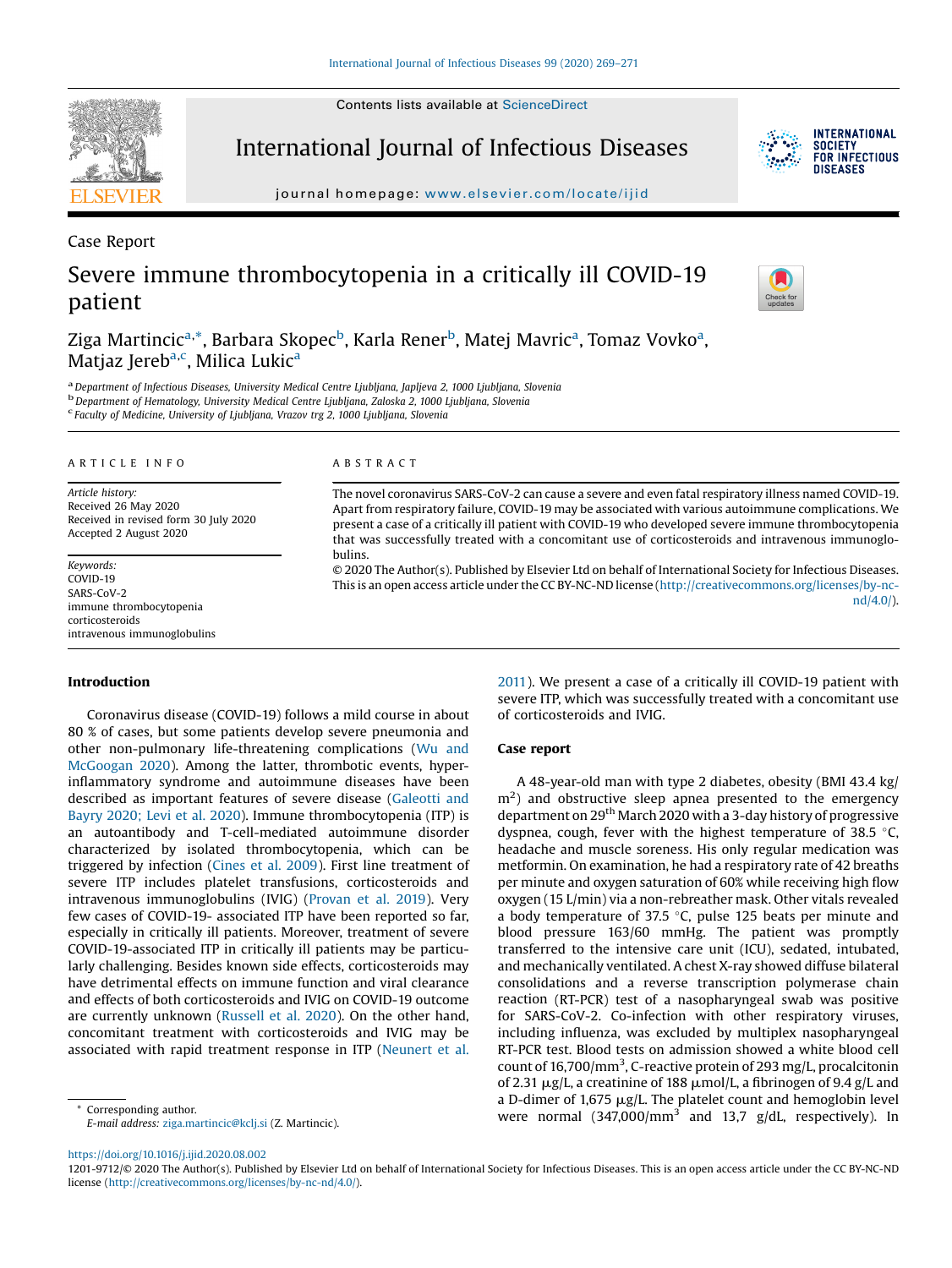accordance with interim local guidelines, experimental antiviral therapy with lopinavir/ritonavir 400 mg/100 mg BID and hydroxychloroquine sulphate 400 mg BID (on the first day, followed by 200 mg BID) via nasogastric tube was initiated. The patient also received piperacillin/tazobactam 4 g/0.5 g QID intravenously, sedation with fentanyl and midazolam, low-dose noradrenalin, pantoprazole and thromboprophylaxis with nadroparin 5,600 IU daily. Hepatitis B (HBV), hepatitis C (HCV) and human immunodeficiency virus (HIV) serologic tests were negative.

On the  $9<sup>th</sup>$  day after admission, macroscopic hematuria developed after a non-traumatic re-insertion of a urinary catheter. Concurrently, minor bleeding from oral mucosa and blood clots in gastric residual volume were observed. Upper gastrointestinal tract endoscopy showed non-bleeding ulcers at the tip of the nasogastric tube, for which no intervention was needed. Complete blood count revealed an isolated thrombocytopenia with a platelet count of 96,000/mm<sup>3</sup>, with a further decline to 2,000/mm<sup>3</sup> on the 12<sup>th</sup> day. At that time petechial bleeding appeared on the torso. Due to severe thrombocytopenia, low molecular weight heparin (LMWH) and antiviral therapies were discontinued. Other blood tests showed normal coagulation times and moderately elevated fibrinogen, D-dimer, and ferritin levels (4.8 g/L, 2,244  $\mu$ g/L and 766  $\mu$ g/L, respectively). The percentage of schistocytes in peripheral blood, haptoglobin and bilirubin were normal. Direct Coombs test was positive for IgG, indirect Coombs test was negative. Heparin-induced thrombocytopenia (HIT) antibodies were negative. Quantitative cytomegalovirus PCR test was negative and quantitative Epstein-Barr virus PCR test from plasma detected less than 2.88  $log_{10}$  copies/ ml. Renal and liver function were improving. Due to the bleeding, the patient received a transfusion of one unit (325 ml) of pooled platelet concentrate with a one-hour post transfusion platelet increment of 5,000/mm $^3$  (from 4,000/mm $^3$  to 9,000/mm $^3$ ). Based on these findings, a diagnosis of COVID-19-associated ITP was suspected. The patient was started on IVIG for a total of 1 g per kilogram of adjusted body weight (100 g), divided into two daily doses (50 g/day) concomitantly with intravenous dexamethasone 40 mg daily. The platelet count rose to  $185,000/\text{mm}^3$  on the third day of treatment; therefore, corticosteroids were discontinued after three daily doses. According to an inpatient anticoagulation management service consultation, thromboprophylaxis was restarted with a continuous infusion of unfractionated heparin due to a higher risk of bleeding and moderate renal failure. After renal function recovery, the therapy was changed to higher dose prophylactic LMWH (dalteparin 7,500 IU q12 h) and no bleeding or other adverse events were noted for the rest of the treatment. At the end of the corticosteroid therapy, improvement in oxygenation was noticed and a consecutive chest X-ray showed regression of pulmonary consolidations. The patient was successfully weaned from ventilator support and extubated after 32 days of mechanical ventilation. No neurologic complications were noted. The patient was transferred to another hospital for further rehabilitation and was discharged on 22<sup>th</sup> May 2020. The platelet count remained normal during the rest of the hospitalization and on follow-up laboratory tests in the next two months.

# Discussion

Persistent thrombocytopenia in critically ill patients is associated with increased mortality, so identification of the underlying cause and early targeted treatment is crucial (Brogly et al. 2007). In our patient, the diagnosis of COVID-19-associated ITP is supported by an isolated thrombocytopenia, the chronological sequence of events, a low post-transfusion platelet increment, the exclusion of other causes and a good response to first line treatment. The SARS-CoV-2 has many immunogenic peptides with homology to human proteins that have an important role in the adaptive immune system (Lyons-Weiler 2020). That could explain the association between severe disease presentations of COVID-19 and the reported autoimmune complications (Lazarian et al. 2020).

At the time of writing of this report, only two cases of COVID-19-associated ITP have been described in critically ill patients (Bomhof et al. 2020; Lévesque et al. 2020). One patient died due to intracerebral bleeding before corticosteroid and IVIG was initiated. In another case, the application of IVIG followed by high dose dexamethasone did not result in improvement of platelet count; therefore, second-line therapy and extensive transfusion support was needed to achieve an adequate platelet count and stop the bleeding. In our case, treatment with high dose dexamethasone and IVIG was started concomitantly as soon as other probable causes of thrombocytopenia were excluded. This led to a rapid increase in platelets and prevented further bleeding. Importantly, extensive transfusion of blood components was avoided as well as transfusion related complications. Furthermore, although the follow-up period is short, there is no relapse of thrombocytopenia.

According to recently published guidelines from a working group of German, Austrian and Swiss experts, for emergency treatment of ITP complicated by severe bleeding, IVIG should be administered in addition to corticosteroids to increase platelet count rapidly (Matzdorff et al. 2018). As randomized trials on this topic are lacking, this recommendation is supported by small observational studies; therefore, we believe that our case adds to the body of evidence that this approach may be beneficial in critically ill patients.

Finally, of interest is the fact that we observed an improvement in oxygenation following dexamethasone and IVIG treatment. This effect should be interpreted with caution, as the improvement also could be attributed to supportive treatment or to a natural course of the disease. It should be stressed that dexamethasone was initiated late in the COVID-19 course  $(15<sup>th</sup>$  day of illness), by which time the inflammatory phase was in resolution, according to decrement of inflammatory markers. In COVID-19, the use of corticosteroids is controversial until more evidence is available (Russell et al. 2020). However, recently published preliminary results of the RECOVERY trial point to a beneficial effect of dexamethasone regarding 28-day mortality, especially in patients who require oxygen supplementation and mechanical ventilation (Horby et al. 2020). Regarding IVIG, there have been limited reports of its use in COVID-19 with inconsistent results. (Xie et al. 2020; Zhang et al. 2020). On the basis of our experience with one patient, we are not able to provide sufficient evidence that this therapy was of benefit regarding the pneumonia.

# Conclusion

ITP is a seemingly rare but important complication that can lead to disability and higher mortality in COVID-19 patients. Early recognition, diagnosis and treatment are essential to prevent severe consequences. In our case, concomitant treatment with corticosteroids and IVIG resulted in rapid increase in the thrombocytes level, cessation of bleeding and improved oxygenation without therapy related side effects.

#### Conflict of interest

There are no competing interests to declare among the authors of this work.